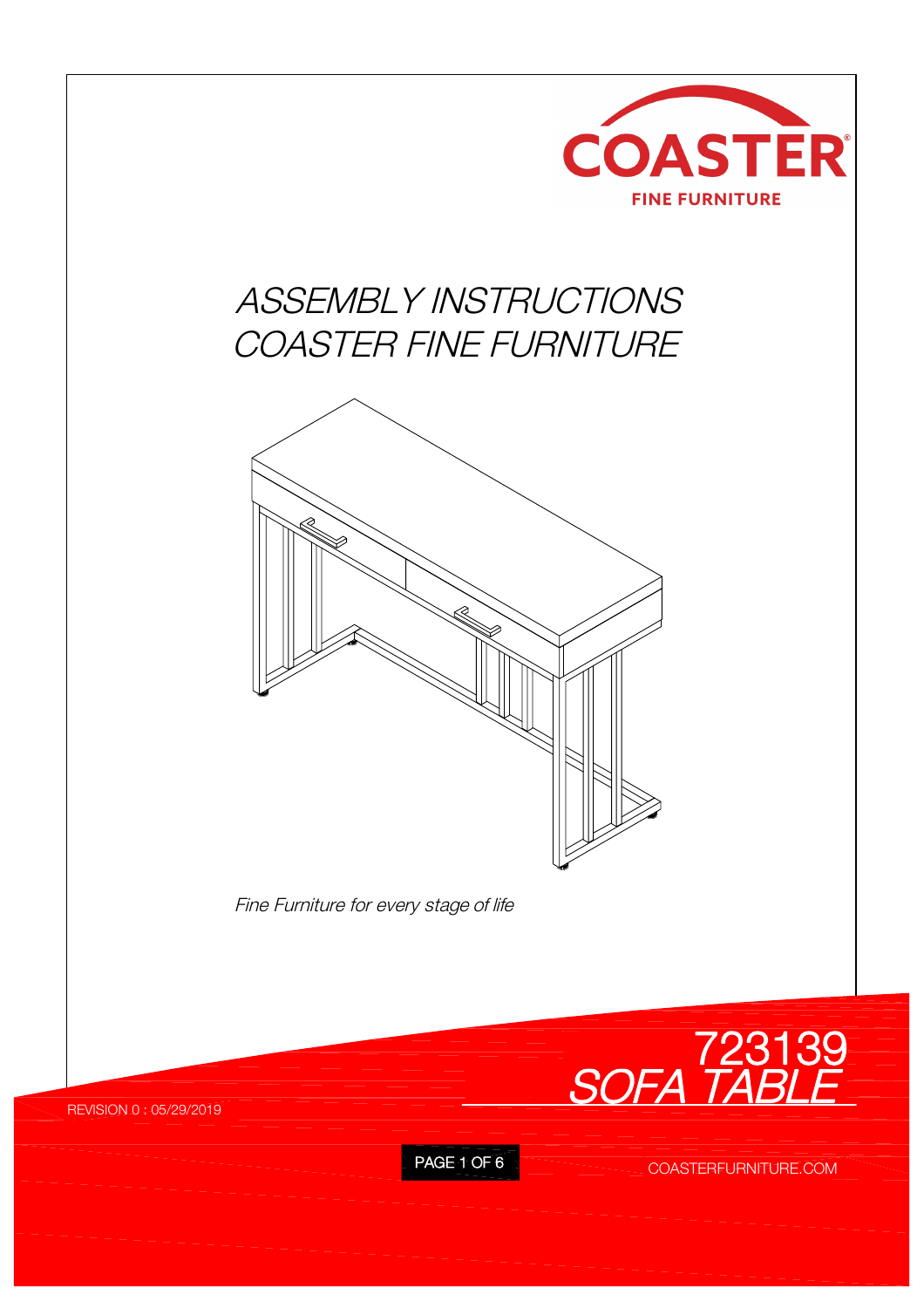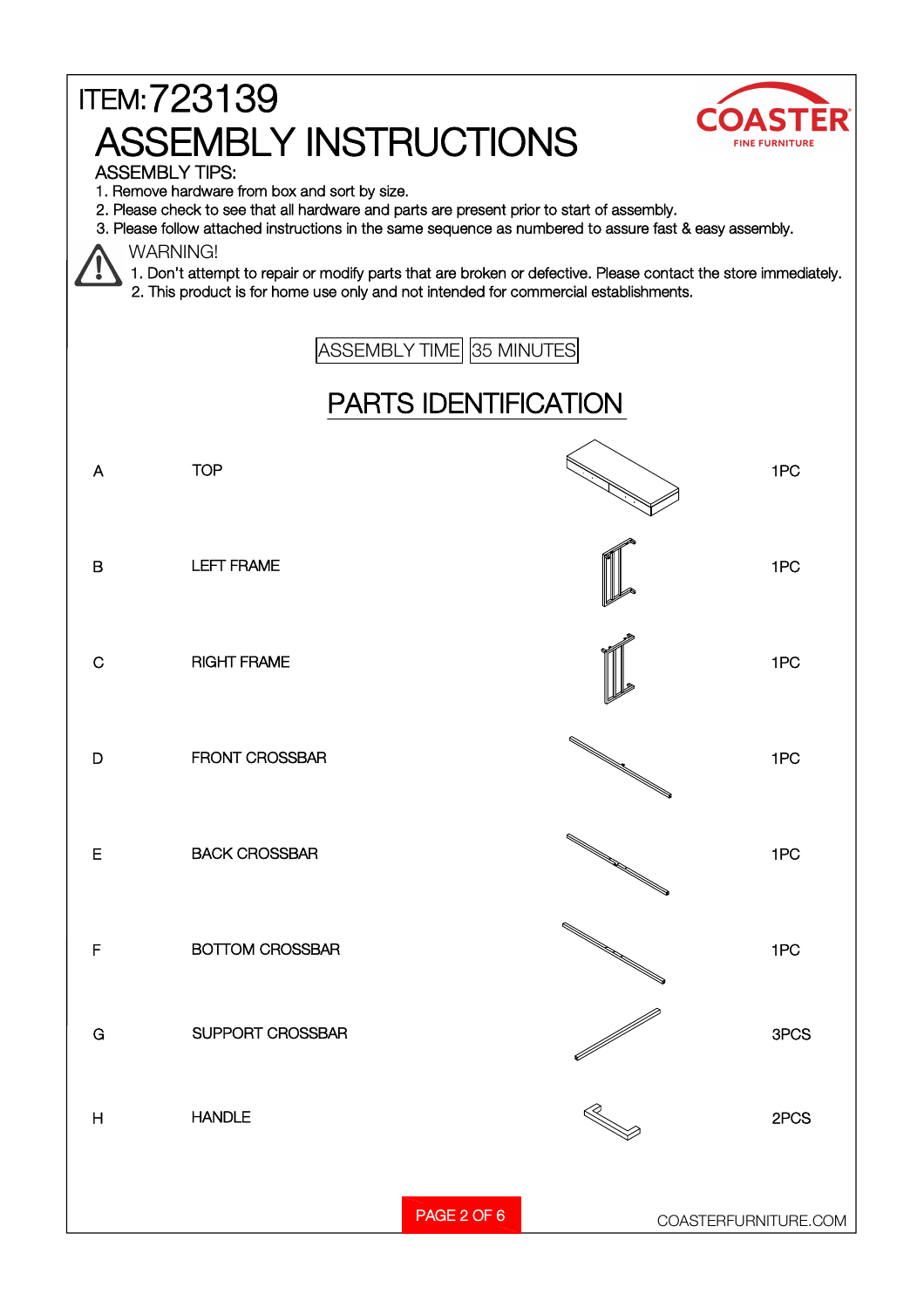## **HARDWARE IDENTIFICATION**

| 1              | SHORT BOLT<br>$(1/4" \times 15$ mm SR)          |            | 18PCS |
|----------------|-------------------------------------------------|------------|-------|
| $\overline{2}$ | LONG BOLT<br>$(1/4" \times 55$ mm SR)           | O DECEMBER | 6PCS  |
| 3              | <b>HANDLE BOLT</b><br>$(1/4" \times 32$ mm SR)  |            | 4PCS  |
| 4              | <b>HANDLE BOLT</b><br>$(1/4" \times 12$ mm BLK) |            | 4PCS  |
| 5              | CAP<br>(25 x 25mm SR)                           |            | 4PCS  |
| 6              | <b>ALLEN WRENCH</b><br>(4mm)                    |            | 1PC   |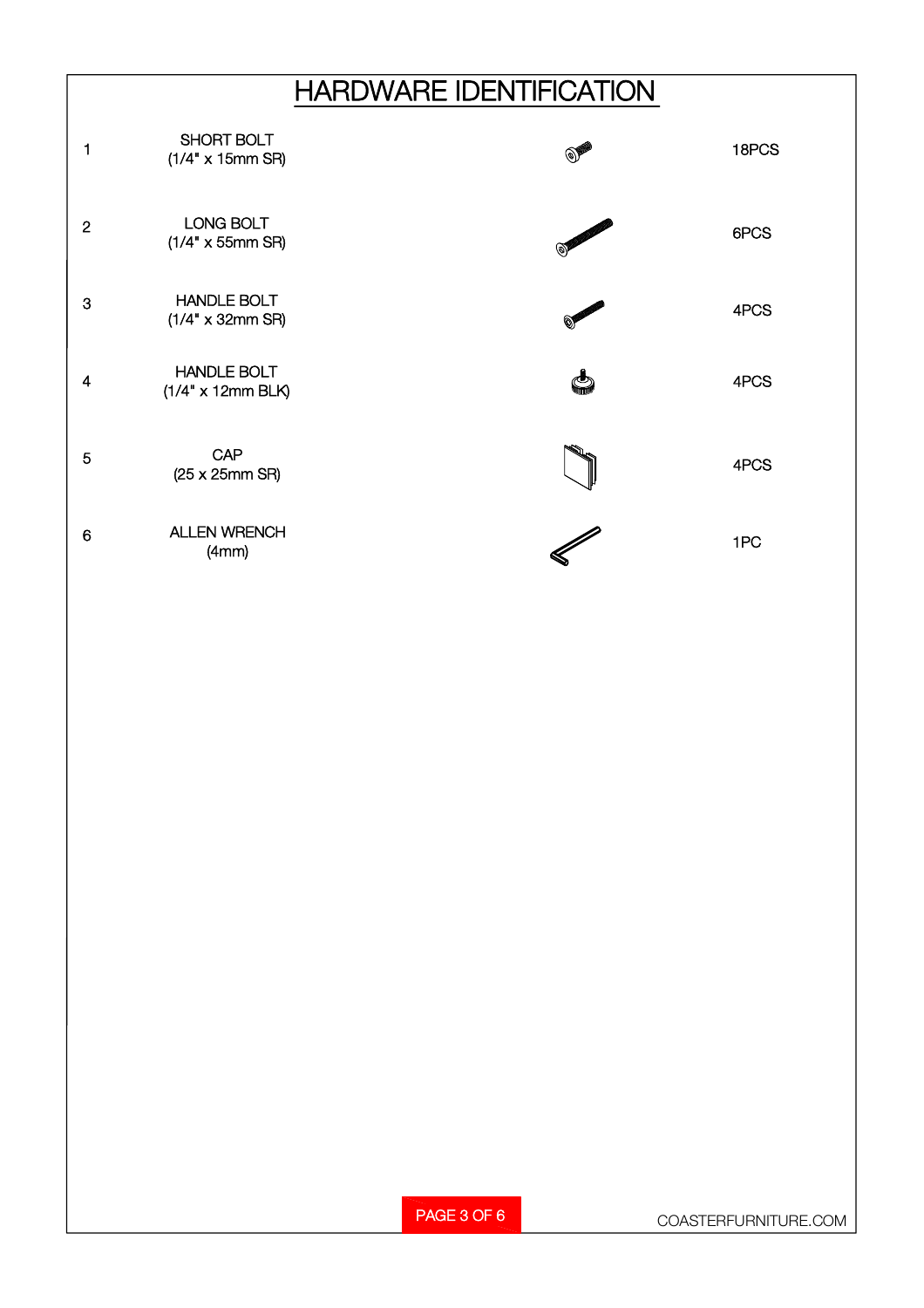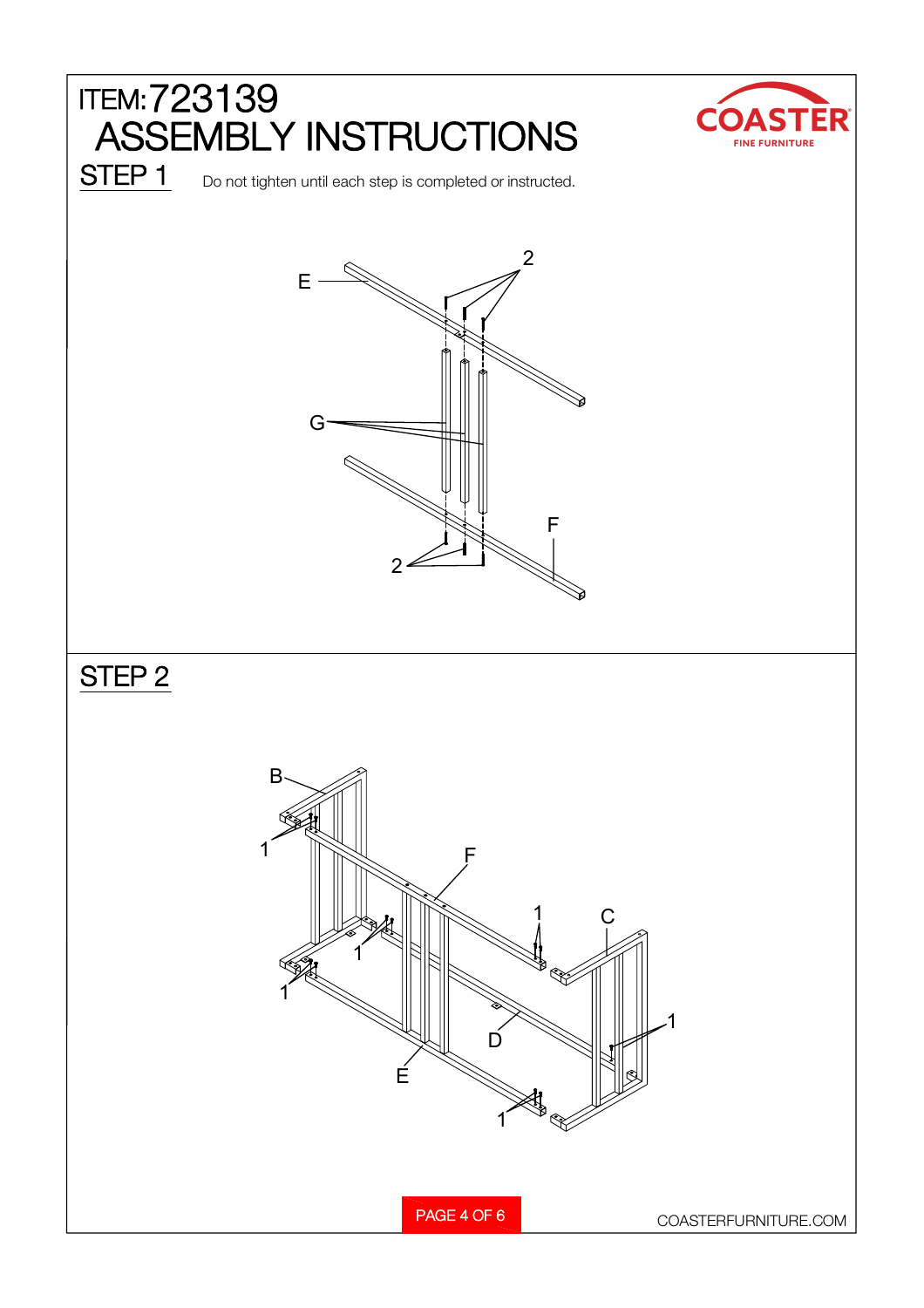